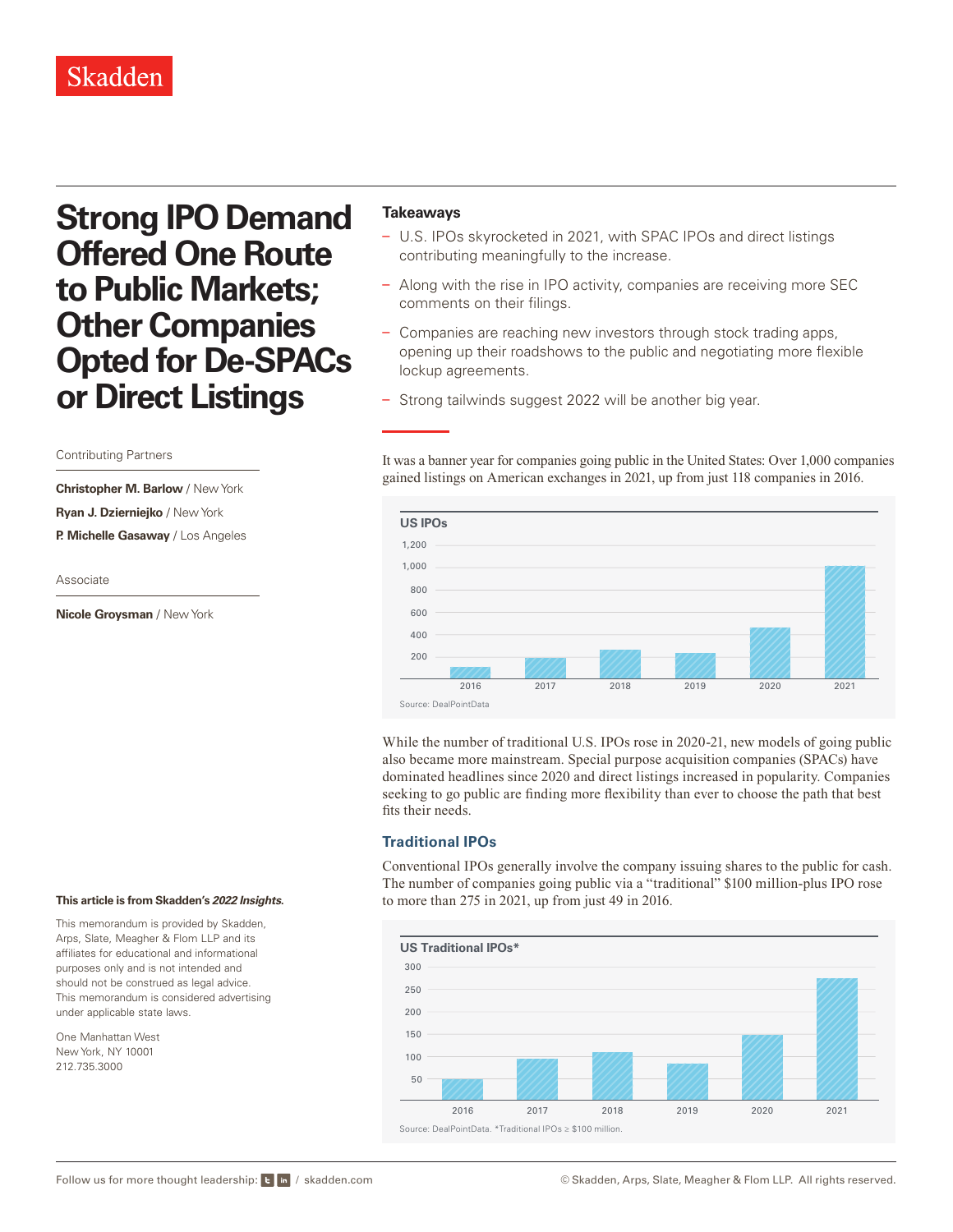#### **More SEC Comments**

Along with this uptick in activity, we have seen an increase in Securities and Exchange Commission (SEC) scrutiny of IPO disclosures. In 2021, a company could expect to receive an average of 21 SEC comments on its initial IPO registration statement filing, an increase of more than 30% from 2015. Similarly, the average number of comments received during subsequent back and forth with the SEC increased over 30% from 2015. We expect this trend to carry into 2022, with continued SEC scrutiny of topics such as non-GAAP financial measures and "cheap stock" issuances to company insiders.

#### **Virtual Roadshows**

Like other transactions, and business practices in general, COVID-19 has affected the IPO process. Historically, a company would conduct a seven- to 10-day roadshow, traveling to major cities in the U.S. and abroad to meet with potential investors. During the pandemic, roadshows turned virtual — with bankers and companies trading conference rooms for Zoom backgrounds. Although some in-person investor meetings resumed toward the end of 2021, we expect a substantial majority of these meetings to continue virtually for at least the first half of 2022 not only because of the recent surge in variant cases, but also since virtual meetings have the ability to reach more investors in a shorter time frame.

### **Reaching Out to Retail Investors**

We saw the target of IPO marketing widen in 2021. Historically, companies and investment banks have focused almost exclusively on meeting institutional accounts during the roadshow, allocating the IPO shares to them in the process. Last year, FIGS, Inc. became the first company conducting a traditional IPO to allocate roughly 1% of its offering to retail investors via the Robinhood and SoFi trading apps. To date, upward of 20 companies, including Rivian Automotive, Inc. and Duolingo, Inc., have followed suit.

#### **Live Q&As Open to the Public**

At the same time, companies have adapted the traditional playbook for meeting investors. The availability of new communication technology and widening of the investor pool have led businesses to reimagine their roadshows, introducing "investor days," when management is broadly accessible to any and all potential investors via the internet. For example, Robinhood conducted a live Q&A, available for worldwide streaming, and answered questions submitted by the public, as part of its IPO marketing effort. We expect marketing targeting both institutional and retail investors to become more commonplace going forward.

#### **Less Rigid Lockups**

Another trend we have seen is increasing flexibility for companies and their pre-IPO shareholders around underwriting lockup periods. In the past, all pre-IPO shareholders were expected to sign lockup agreements with the underwriters, committing to not sell any of their existing securities for 180 days following the IPO. The downside to this approach was that a significant amount of stock became available for sale on the 181st day post-IPO.

In recent years, the traditional lockup has been watered down, with a significant number of recent IPOs having early release provisions allowing holders to sell their shares within the traditional 180-day lockup period. For example, some of Riskified Ltd.'s shareholders were allowed to sell a portion of their shares in the first two months post IPO. Likewise, some of monday.com Ltd.'s holders were allowed to sell 25% of their shares if the company's share price was at least 33% higher than the IPO price following the release of the company's first post-IPO earnings report. We expect that in 2022 companies will continue enjoying meaningful flexibility in negotiating lockup provisions with the investment banks leading their IPOs — flexibility that was unheard of a handful of years ago.

### **More Direct Listings**

In 2018, Spotify became the first company to conduct a direct listing (in which shares to date have not been issued to the public as they are in traditional IPOs). Since 2018, 12 companies have gone public via direct listings in the United States, half of which occurred in 2021.

A company undertaking a direct listing should expect more comments from the SEC, specifically from the agency's Trading and Markets Division, which oversees the mechanics of direct listings, than those companies opting for traditional IPOs. The 12 companies that have gone public via direct listings since 2016 received an average of 52 SEC comments, compared to an average of 31 for traditional IPOs. Going forward, as companies, investment banks, lawyers and the SEC itself work out the kinks in the direct listing process, we expect the number of comments to come down, moving more in line with the figure for traditional IPOs.